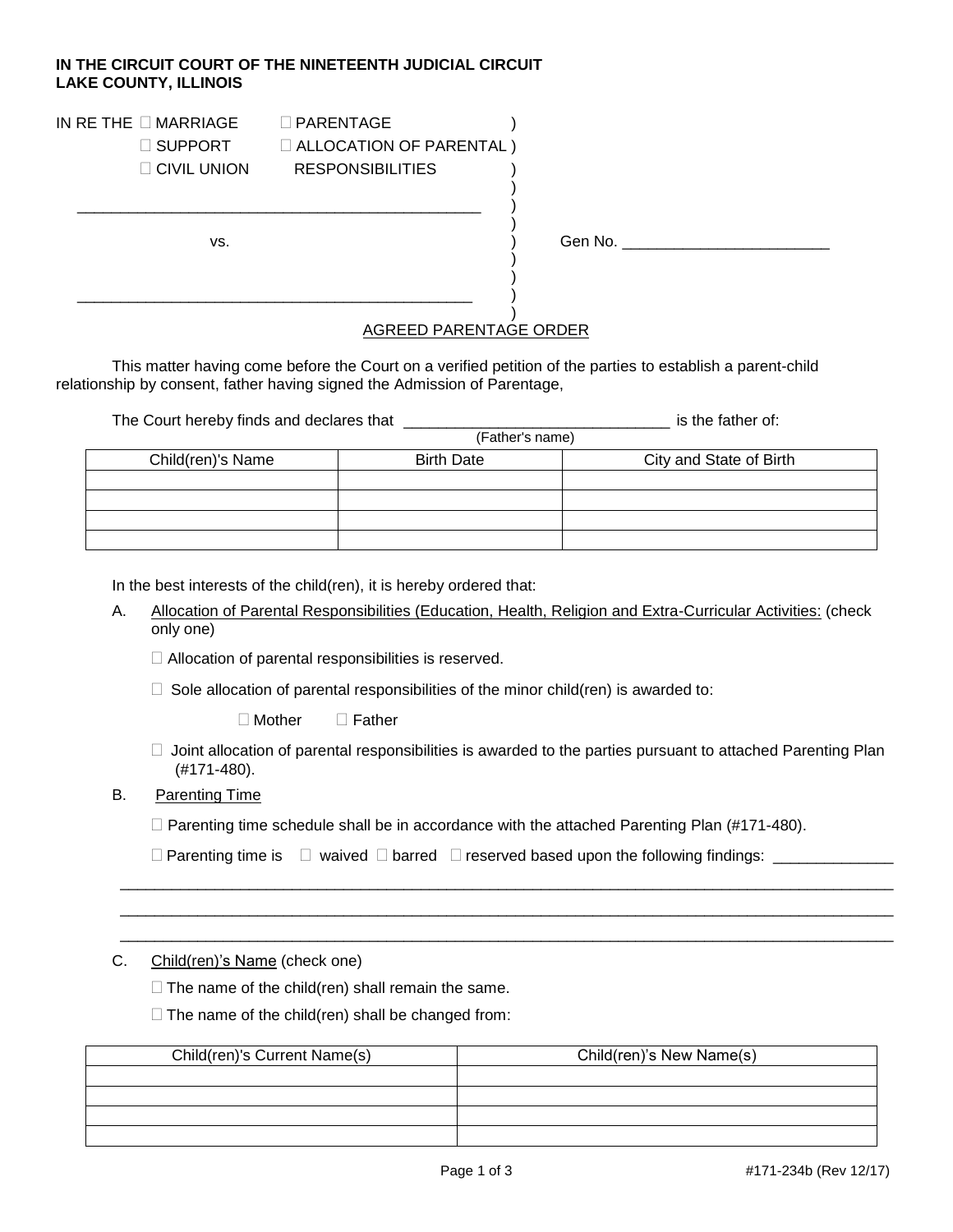### D. Child Support

 $\Box$  Child support is reserved.

 Child support will be paid by \_\_\_\_\_\_\_\_\_\_\_\_\_\_\_\_\_\_\_\_\_\_\_\_\_ pursuant to the Uniform Order for Support, Child Support Data Sheet and Income Withholding for Support Orders entered in this matter.

### E. Retroactive Child Support (check one)

 $\Box$  Retroactive support is reserved.

| $\Box$ A total amount of \$ | for retroactive support will be paid by |  |
|-----------------------------|-----------------------------------------|--|
|                             |                                         |  |

|    |           |                   | (Obligor)                                      |
|----|-----------|-------------------|------------------------------------------------|
| tc |           | at the rate of \$ | per                                            |
|    | (Obligee) |                   | (weekly, every two weeks, twice a month, etc.) |

until paid in full.

### F. Pre-natal and Delivery Costs

 $\Box$  Pre-natal and delivery costs are reserved.

 $\Box$  The father agrees to pay a total amount of  $\frac{1}{2}$  \_\_\_\_\_\_\_\_\_\_\_\_\_\_\_\_ to (amount owed) (person who paid the costs)

as repayment for payments made on behalf of child(ren) for pre-natal and delivery costs.

### G. Reimbursement of Grants Received

- $\Box$  Reimbursement of grants is reserved.
- □ \_\_\_\_\_\_\_\_\_\_\_\_\_\_\_\_\_\_\_\_\_\_\_\_\_\_\_\_\_ agrees to repay a total amount of \$ \_\_\_\_\_\_\_\_\_\_\_\_\_\_ to \_\_\_\_\_\_\_\_\_\_\_\_\_\_\_\_ for money granted for the care of his/her child(ren). (I.D.P.A., etc.)

# H. Health Insurance

- $\Box$  Health insurance for the child(ren) is reserved.
- \_\_\_\_\_\_\_\_\_\_\_\_\_\_\_\_\_\_\_\_\_\_\_\_\_\_\_\_\_ agrees to enroll and pay the premiums for the child(ren)'s health insurance.
- I. Medical Costs Not Covered by Insurance
	- $\Box$  Responsibility for medical costs for the child(ren) not covered by insurance is reserved.
	- $\Box$  Medical expenses for the child(ren) not covered by insurance shall be paid in the following manner:

\_\_\_\_\_\_\_\_\_\_\_\_\_\_\_\_\_\_\_\_\_\_\_\_\_\_\_\_\_\_\_\_\_\_\_\_\_\_\_\_\_\_\_\_\_\_\_\_\_\_\_\_\_\_\_\_\_\_\_\_\_\_\_\_\_\_\_\_\_\_\_\_\_\_\_\_\_\_\_\_\_

\_\_\_\_\_\_\_\_\_\_\_\_\_\_\_\_\_\_\_\_\_\_\_\_\_\_\_\_\_\_\_\_\_\_\_\_\_\_\_\_\_\_\_\_\_\_\_\_\_\_\_\_\_\_\_\_\_\_\_\_\_\_\_\_\_\_\_\_\_\_\_\_\_\_\_\_\_\_\_\_\_

\_\_\_\_\_\_\_\_\_\_\_\_\_\_\_\_\_\_\_\_\_\_\_\_\_\_\_\_\_\_\_\_\_\_\_\_\_\_\_\_\_\_\_\_\_\_\_\_\_\_\_\_\_\_\_\_\_\_\_\_\_\_\_\_\_\_\_\_\_\_\_\_\_\_\_\_\_\_\_\_\_

| The parties agree to notify each other and the Clerk of the Circuit Court of any changes of address within seven |  |
|------------------------------------------------------------------------------------------------------------------|--|
| days of such change.                                                                                             |  |